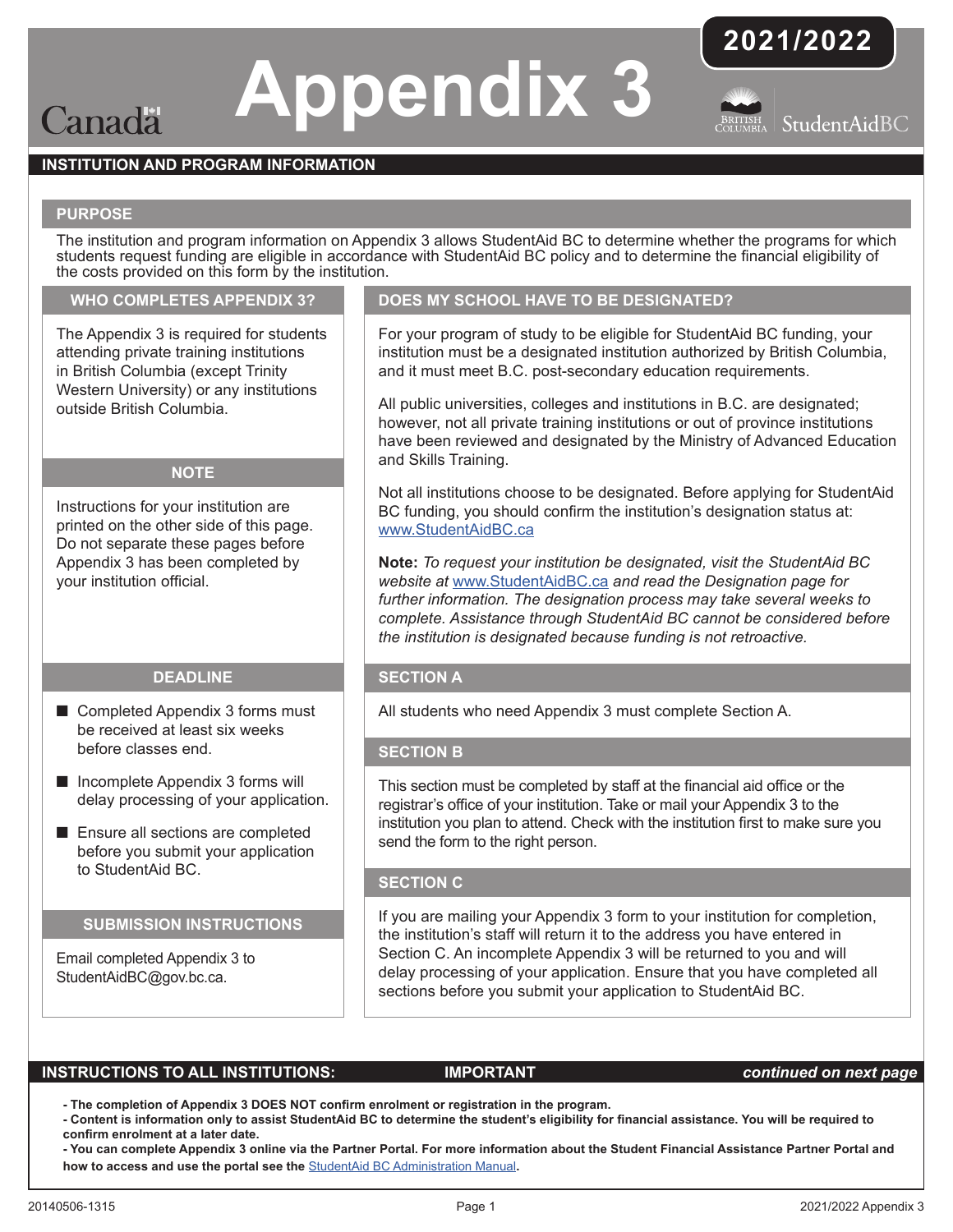### **INSTRUCTIONS TO ALL INSTITUTIONS**

- The information you provide in Appendix 3 is necessary to determine the eligibility of the program and the student's financial need.
- It also determines the disbursement and negotiation dates for any assistance and the date the loan will go into repayment status.
- Ensure the mailing address listed is for the financial aid office or registrar's office at the institution, not the department or faculty address.
- Enter your institution code. To find program and institution codes visit [www.StudentAidBC.ca](http://www.StudentAidBC.ca)
- Ensure your institution stamp or seal is used.
- It is not expected that students pay their fees before the institution completes this form.
- Department heads, faculty members and teaching staff DO NOT have authority to complete or sign this form.

Appendix 3 forms may only be completed by authorized financial aid staff. Submitted forms must bear the official FAO stamp. Enter the program code.

This form must only be completed by staff at the institution who have signing authority as per their StudentAid BC designation agreement. Enter the program code.

#### **B.C. PUBLIC INSTITUTIONS B.C. PRIVATE INSTITUTIONS INSTITUTIONS OUTSIDE B.C.**

This form must only be completed by financial aid or registrar's staff who have signing authority for student financial assistance purposes. Leave program code blank.

#### **BREAKS IN STUDY**

An institution break is a period of time during the delivery of a program when instruction is not offered. Breaks in full-time study are permitted as long as the combined break time does not exceed 10 per cent of the total study period for the program. No break can be longer than two consecutive weeks, with the exception of the calendar year-end break, which can be up to three weeks in length.

#### **QUESTION 17 DATE CLASSES START**

Enter first day of classes for the program of study in which the student is or will be registered.

Indicate the program of study in which the student is intending to start classes between August 1, 2021 and July 31, 2022.

**Note:** *The program of study must be at least 12 weeks in length.*

#### **QUESTION 18 DATE CLASSES END**

Enter the last day of classes or exams, whichever is later, for the program of study.

**Note:** *If you are completing Appendix 3 to extend a study period end date (reassessment), enter the original study period start date on Question 17. The program of study cannot exceed 52 weeks in length.* 

### **QUESTION 20a PRIOR LEARNING ASSESSMENT (PLA)**

Prior learning assessment (PLA) is an assessment process, not a formal course or program of study and, as a result, PLA is not eligible for StudentAid BC funding. Costs associated with the PLA process (e.g., the assessment) are not allowable costs; and, courses for which PLA credit has been granted may not be used to determine fulltime enrolment for StudentAid BC purposes.

### **QUESTION 21 YEAR OF PROGRAM**

Most programs have a standard length for completion. Indicate the year of the program the student will be in, not the total number of years the student has spent working towards completion of the program.

*For example:* 

i. If the program requires one year or less to complete, mark 1 in the box.

ii. If the student is entering the third year of a four-year program, mark 3 in the box.

#### **QUESTION 22 LENGTH OF PROGRAM**

Indicate the length of time, in years, that it will take a student to complete this program if taken at a 100% course load, including program breaks.

### **QUESTION 23 ONLINE/BLENDED PROGRAMS**

Students enrolled in studies via blended learning, online programs or other programs with a non-traditional form of delivery are required to submit the Confirmation of StudentAid BC Distance Education Eligibility form. Download the form at: [www.StudentAidBC.ca.](http://www.StudentAidBC.ca) This form must be completed by the institution official and submitted to StudentAid BC with the required documentation.

#### **QUESTION 24 PROGRAM TYPE**

Indicate type of credential the student will receive upon successful completion of this program.

#### **QUESTION 25a**

Actual tuition fees only, do not include any other fee.

#### **QUESTION 25b**

Mandatory fees include registration fee, archiving fee, license exam fee, AMS/Student Society Fees, Association fees. Mandatory fees do NOT include local transportation, medical premiums or student license.

#### **QUESTION 25c**

Program related costs include actual books and supplies, kit, personal instruments or tools required for study/practice, computer equipment to a maximum of \$300 per year (software usage charges, repairs, etc.), clothing/uniform, safety equipment shoes/boots and other equipment rental (diving, aviation, photography, etc.).

#### **QUESTION 25d**

Exceptional expenses include compulsory trips, practicum costs and clinical experiences.

**Please consult the** [StudentAid BC Policy Manual](https://studentaidbc.ca/sites/all/files/school-officials/policy_manual.pdf) **or contact StudentAid BC for further information.**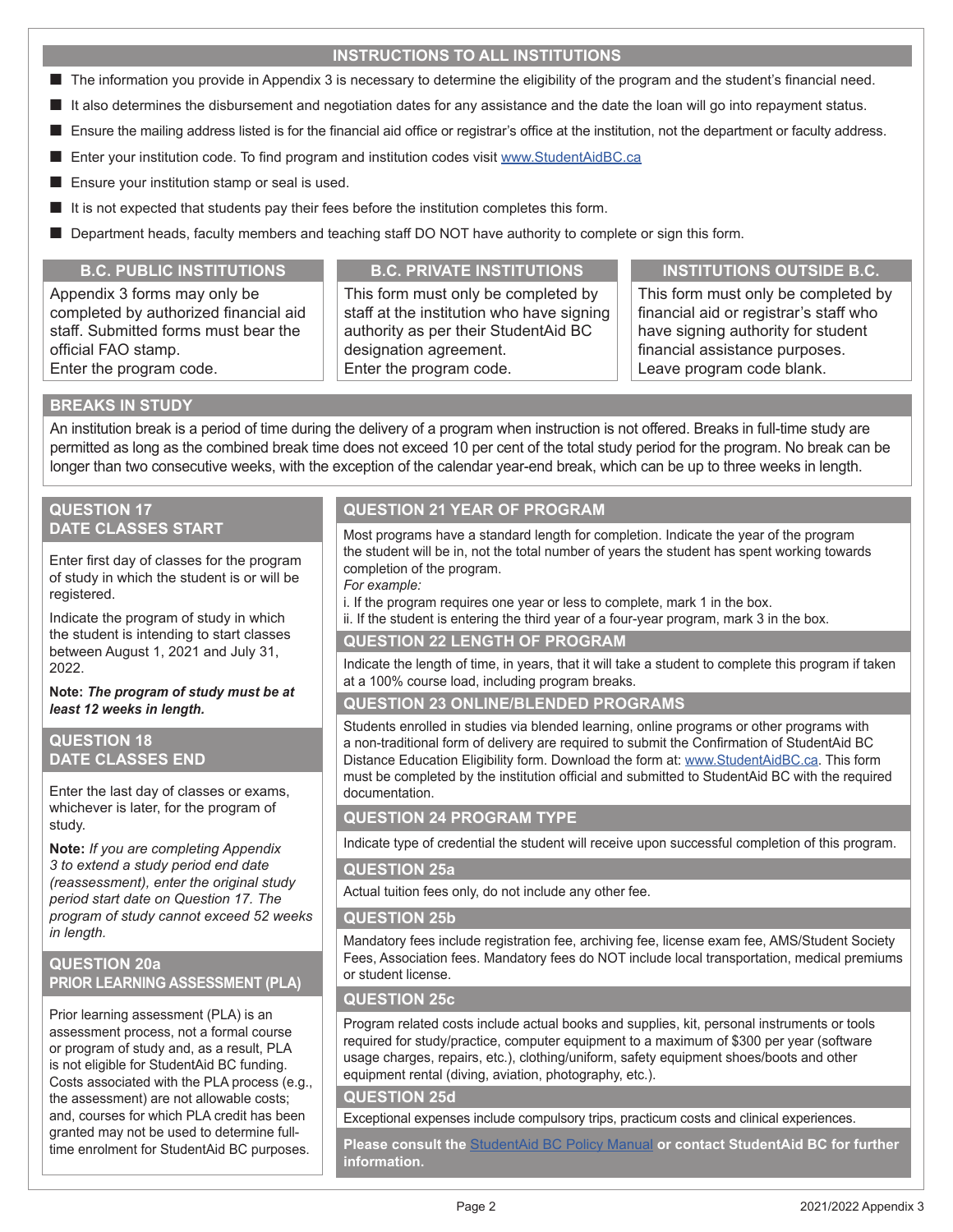# **Appendix 3**

Canadä

**2021/2022**

BRITISH StudentAidBC

| <b>INSTITUTION AND PROGRAM INFORMATION</b>                                                                                                                                                            |                                                                                                                                 |
|-------------------------------------------------------------------------------------------------------------------------------------------------------------------------------------------------------|---------------------------------------------------------------------------------------------------------------------------------|
| SECTION A - STUDENT: COMPLETE SECTION 'A' (FRONT PAGE) AND 'C' (BACK PAGE) ONLY                                                                                                                       |                                                                                                                                 |
| (01) STUDENT'S LAST NAME                                                                                                                                                                              | (03) STUDENT'S SOCIAL INSURANCE NUMBER                                                                                          |
| (02) STUDENT'S FIRST NAME<br><b>MIDDLE INITIAL</b>                                                                                                                                                    | (04) STUDENT'S APPLICATION NUMBER                                                                                               |
|                                                                                                                                                                                                       | $\overline{2}$<br>$\overline{2}$<br>1<br>$\mathbf 0$                                                                            |
|                                                                                                                                                                                                       | (05) STUDENT NUMBER (IF KNOWN)                                                                                                  |
|                                                                                                                                                                                                       |                                                                                                                                 |
| SECTION B -TO BE COMPLETED BY AN OFFICIAL OF THE FINANCIAL AID OFFICE OR REGISTRAR'S OFFICE ONLY                                                                                                      |                                                                                                                                 |
| (06) INSTITUTION NAME                                                                                                                                                                                 |                                                                                                                                 |
|                                                                                                                                                                                                       | <b>INSTITUTION CODE</b><br>(09)                                                                                                 |
| EMAIL OF FINANCIAL AID OFFICE OR REGISTRAR'S OFFICE                                                                                                                                                   | PROGRAM CODE                                                                                                                    |
|                                                                                                                                                                                                       | Visit www.StudentAidBC.ca to find codes                                                                                         |
| (07) MAILING ADDRESS OF FINANCIAL AID OFFICE OR REGISTRAR'S OFFICE                                                                                                                                    | OFFICIAL STAMP OR SEAL OF INSTITUTION                                                                                           |
|                                                                                                                                                                                                       |                                                                                                                                 |
| (08) MAILING ADDRESS OF FINANCIAL AID OFFICE OR REGISTRAR'S OFFICE                                                                                                                                    |                                                                                                                                 |
| (11) POSTAL / ZIP CODE                                                                                                                                                                                | <b>STAMP/SEAL HERE</b>                                                                                                          |
| (10) CITY/TOWN                                                                                                                                                                                        |                                                                                                                                 |
| (12) PROVINCE/STATE<br>TELEPHONE NUMBER (Financial Aid Office)                                                                                                                                        | FAX NUMBER (Financial Aid Office)                                                                                               |
|                                                                                                                                                                                                       |                                                                                                                                 |
| (13) COUNTRY<br>(14) TYPE OF SCHOOL - MARK ONE                                                                                                                                                        |                                                                                                                                 |
| <b>PUBLIC</b><br><b>B</b> PRIVATE ACADEMIC<br>A PUBLIC                                                                                                                                                | <b>C</b> PUBLIC<br>NON-ACADEMIC<br><b>PRIVATE</b><br>D                                                                          |
| (15) PROGRAM/FACULTY<br>(16) MAJOR/DEPARTMENT (if applicable)                                                                                                                                         | NON-ACADEMIC                                                                                                                    |
|                                                                                                                                                                                                       |                                                                                                                                 |
| (17) DATE CLASSES START<br>(18) DATE CLASSES END<br>$(19)$ TOTAL                                                                                                                                      | (20) STUDENTS INTENDED<br>(20a) PRIOR LEARNING                                                                                  |
| <b>WEEKS</b><br>NOT TO EXCEED<br><b>YEAR</b><br><b>YEAR</b><br><b>MONTH</b><br>DAY<br><b>MONTH</b><br>DAY<br>52 WEEKS FROM                                                                            | <b>COURSE LOAD</b><br>ASSESSMENT (PLA)                                                                                          |
| START DATE OF THIS<br>TO<br><b>ATION PERIOL</b>                                                                                                                                                       | $\frac{0}{0}$<br><b>YES</b><br><b>NO</b>                                                                                        |
|                                                                                                                                                                                                       | <b>YEAR</b>                                                                                                                     |
|                                                                                                                                                                                                       | YEAR(S)                                                                                                                         |
|                                                                                                                                                                                                       | <b>YES</b><br>ΝO                                                                                                                |
| CERTIFICATE/<br>ASSOCIATE/<br><b>UNIVERSITY</b><br>TRANSFER<br><b>CITATION</b><br><b>DIPLOMA</b><br><b>BACHELOR</b><br>(24) Program type (mark one box only)<br>в<br>С<br>D<br>А                      | PROFESSIONAL<br><b>UNCLASSIFIED</b><br><b>MASTER</b><br>QUALIFYING<br>PHD<br>(Medical doctor, lawyer, etc.)<br>Е<br>F<br>G<br>н |
| Total costs: must be shown in Canadian dollars.<br>(25)                                                                                                                                               | .00<br>$(25a)$ \$                                                                                                               |
|                                                                                                                                                                                                       |                                                                                                                                 |
|                                                                                                                                                                                                       | $(25c)$ \$                                                                                                                      |
|                                                                                                                                                                                                       | $(25d)$ \$                                                                                                                      |
| Student awards: must be shown in Canadian dollars.<br>(26)<br>(a) What is the total amount of merit-based scholarship(s) and needs-based bursaries the student will receive from your school (26a) \$ | .00                                                                                                                             |
| (27) SIGNATURE OF INSTITUTION OFFICIAL (IN INK)<br>PRINT NAME                                                                                                                                         | (28) DATE SIGNED                                                                                                                |
| <b>MUST BE SIGNED</b><br><b>PRINT HERE</b>                                                                                                                                                            | YEAR<br><b>MONTH</b><br>DAY                                                                                                     |
| RETURN APPENDIX 3 TO THE STUDENT WHEN COMPLETE. PLEASE ANSWER ALL QUESTIONS.                                                                                                                          |                                                                                                                                 |